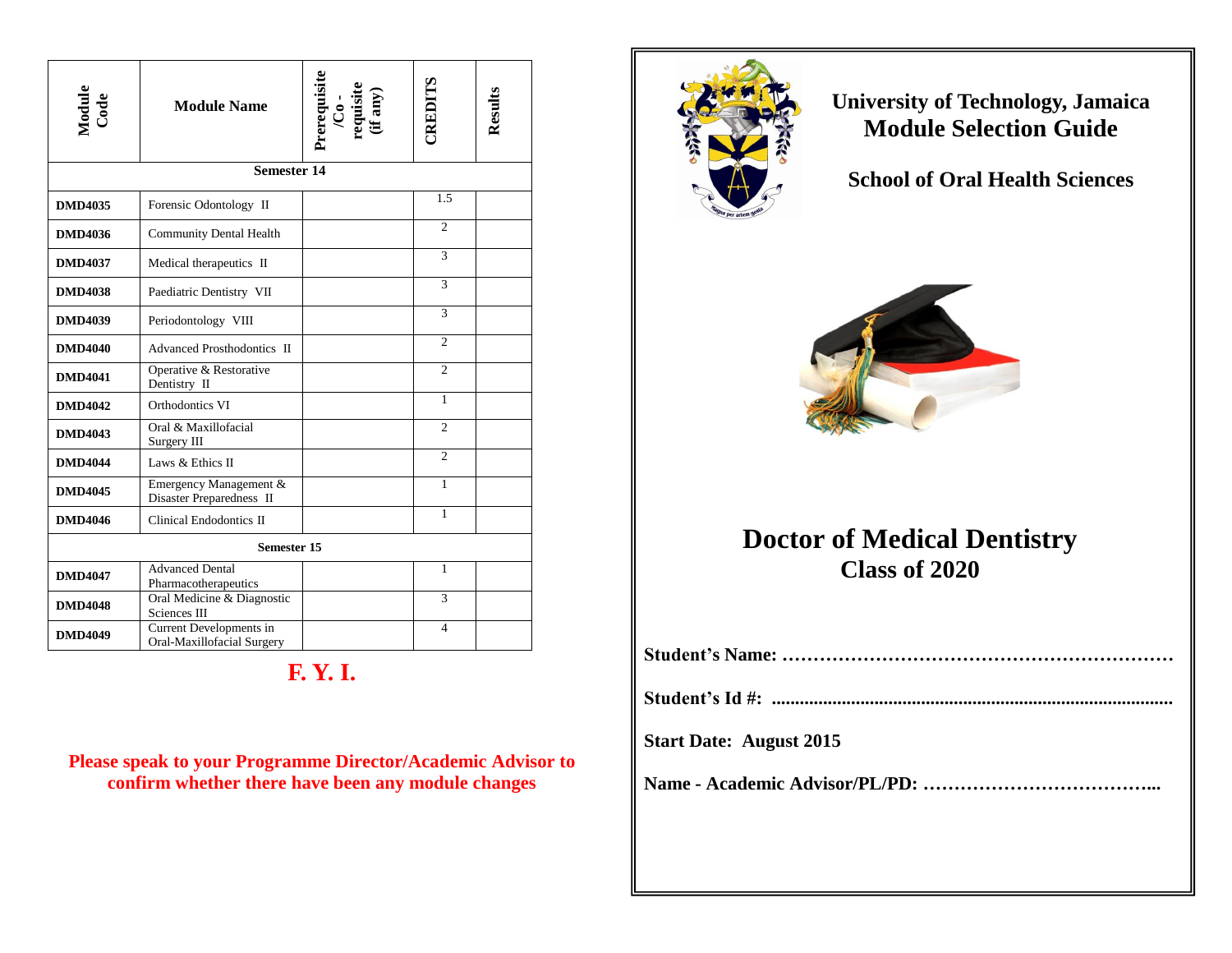| Module<br>Code | <b>Module Name</b>                          | Prerequisi<br>te /Co-<br>requisite<br>(if any) | <b>ELIGENTS</b> | Results |
|----------------|---------------------------------------------|------------------------------------------------|-----------------|---------|
|                | <b>Semester 1</b>                           |                                                |                 |         |
| <b>DMD1000</b> | Gross Anatomy I                             |                                                | 4               |         |
| <b>DMD1001</b> | Cell and Molecular<br>Biology               |                                                | 3               |         |
| <b>DMD1002</b> | Microbiology and<br>Immunology              |                                                | 4               |         |
| <b>DMD1003</b> | <b>Nutrition</b>                            |                                                | 1               |         |
| <b>DMD1004</b> | <b>Operative Dentistry I</b>                |                                                | $\overline{c}$  |         |
| <b>DMD1005</b> | Dental Biomaterials I                       |                                                | 0.5             |         |
| <b>DMD1006</b> | Case Based Conferences I                    |                                                | 1               |         |
| <b>DMD1007</b> | Principles of Scientific<br>Evidence        |                                                | $\overline{c}$  |         |
| <b>DMD1008</b> | Dental Anatomy and<br>Occlusion             |                                                | 3.5             |         |
| <b>DMD1009</b> | Perspective in Oral Health<br>Care Services |                                                | 1               |         |
|                | <b>Semester 2</b>                           |                                                |                 |         |
| <b>DMD1010</b> | <b>Gross Anatomy II</b>                     |                                                | 3               |         |
| <b>DMD1011</b> | Physiology                                  |                                                | 5               |         |
| <b>DMD1012</b> | General pathology                           |                                                | 4               |         |
| <b>DMD1013</b> | Operative Dentistry II                      | <b>DMD1004</b><br>(P)                          | 5               |         |
| <b>DMD1014</b> | Dental Biomaterials II                      | <b>DMD1005</b><br>(P)                          | 0.5             |         |
| <b>DMD1015</b> | Case Based Conferences II                   |                                                | 1               |         |
| <b>DMD1016</b> | Neuroscience                                |                                                | 3               |         |
| <b>DMD1017</b> | Oral Microbiology                           | <b>DMD1002</b><br>(P)                          | $\overline{c}$  |         |

| Module<br>Code | <b>Module Name</b>                                    | Prerequisite<br>/Co-<br>requisite<br>tif any) | CREDITS        | Results |
|----------------|-------------------------------------------------------|-----------------------------------------------|----------------|---------|
|                | <b>Semester 3</b>                                     |                                               |                |         |
| <b>COM1020</b> | Academic Writing I                                    | COM0001/1-<br>English                         | 3              |         |
| <b>INT1001</b> | <b>Information Technology</b>                         |                                               | 3              |         |
| <b>DMD1018</b> | <b>Basic Science of Periodontal</b><br><b>Disease</b> |                                               | 1              |         |
| <b>DMD1019</b> | Periodontal Assessment &<br>Instrumentation           |                                               | $\mathbf{1}$   |         |
| <b>DMD1020</b> | Profession/Professionalism I                          |                                               | 3              |         |
| <b>DMD1021</b> | Radiology I                                           |                                               | 1.5            |         |
| <b>DMD1022</b> | Biochemistry                                          |                                               | 5              |         |
| <b>DMD1023</b> | Gross Anatomy III                                     |                                               |                |         |
|                | <b>Semester 4</b>                                     |                                               |                |         |
| <b>DMD2000</b> | Behavioural Dentistry I                               |                                               | $\mathbf{1}$   |         |
| <b>DMD2001</b> | Dental Biomaterials III                               | <b>DMD1005</b><br><b>DMD1014</b><br>(P)       | 1              |         |
| <b>DMD2002</b> | Pain and Analgesia                                    |                                               | $\overline{2}$ |         |
| <b>DMD2003</b> | Pharmacology                                          |                                               | 5              |         |
| <b>DMD2004</b> | Dental Anaesthesiology                                |                                               | $\mathfrak{2}$ |         |
| <b>DMD2005</b> | Growth and Development                                |                                               | $\mathbf{1}$   |         |
| <b>DMD2006</b> | Oral Medicine I                                       |                                               | 2.5            |         |
| <b>DMD2007</b> | Oral Pathology I                                      |                                               | $\mathbf{1}$   |         |
| <b>DMD2008</b> | Periodontics I                                        |                                               | $\mathbf{1}$   |         |
| <b>DMD2009</b> | <b>Fixed Prosthodontics I</b>                         |                                               | 3              |         |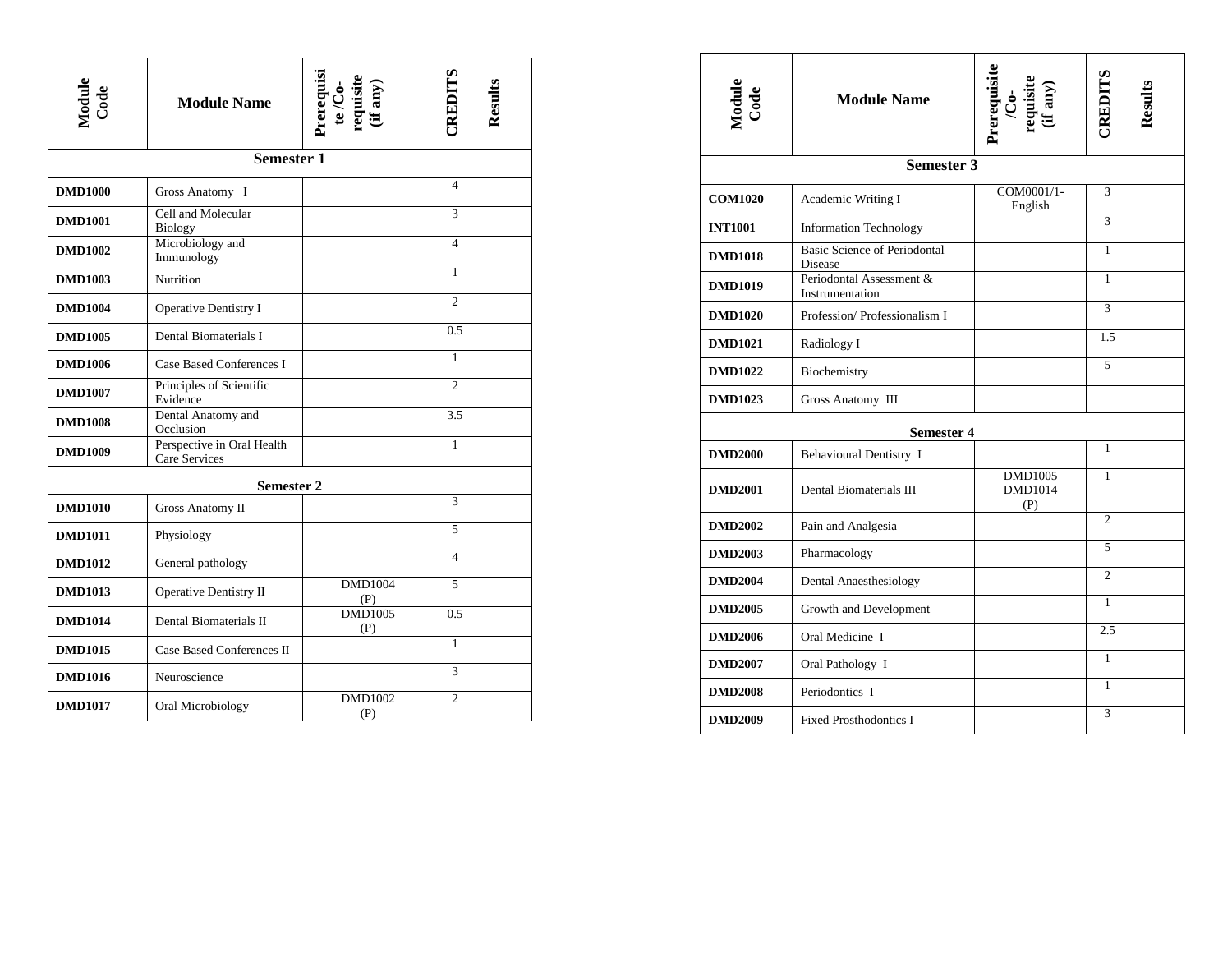| Module<br>Code | <b>Module Name</b>                                              | Prerequisi<br>te /Co-<br>requisite<br>(if any) | CREDITS                  | Results |  |
|----------------|-----------------------------------------------------------------|------------------------------------------------|--------------------------|---------|--|
|                | <b>Semester 5</b>                                               |                                                |                          |         |  |
| <b>DMD2010</b> | Behavioural Dentistry II                                        |                                                | $\overline{c}$           |         |  |
| <b>DMD2011</b> | Cariology                                                       | DMD1017<br>(P)                                 | 1.5                      |         |  |
| <b>DMD2012</b> | Drug Abuse and Chemical<br>Dependency                           |                                                | $\mathbf{1}$             |         |  |
| <b>DMD2013</b> | <b>Essentials of Oral-</b><br><b>Maxillofacial Surgery</b>      |                                                | 1                        |         |  |
| <b>DMD2014</b> | Endodontics I                                                   |                                                | $\overline{3}$           |         |  |
| <b>DMD2015</b> | Geriatric Dentistry I                                           |                                                | 1                        |         |  |
| <b>DMD2016</b> | Oral Pathology II                                               |                                                | $\overline{c}$           |         |  |
| <b>DMD2017</b> | Orthodontics I                                                  |                                                | 1                        |         |  |
| <b>DMD2018</b> | Paediatric Dentistry I                                          |                                                | $\mathbf{1}$             |         |  |
| <b>DMD2019</b> | Periodontics II                                                 |                                                | 1                        |         |  |
| <b>DMD2020</b> | Radiology II                                                    | DMD1021 (P)                                    | 1.5                      |         |  |
| <b>DMD2021</b> | Operative Dentistry III                                         | <b>DMD1004</b><br>DMD1013<br>(P)               | 1                        |         |  |
| <b>DMD2022</b> | <b>Fixed Prosthodontics II</b>                                  |                                                | 3                        |         |  |
| Semester 6     |                                                                 |                                                |                          |         |  |
| <b>COM2014</b> | Academic Writing II                                             |                                                | 3                        |         |  |
| <b>DMD2023</b> | Removable Prosthodontics<br>L                                   |                                                | $\overline{\mathcal{L}}$ |         |  |
| <b>DMD2024</b> | Treatment and<br>Management of the<br><b>Edentulous Patient</b> |                                                | 3                        |         |  |
| <b>DMD2025</b> | <b>Treatment Planning I</b>                                     |                                                | $\overline{c}$           |         |  |
| <b>DMD2026</b> | <b>Partial Denture</b><br>Prosthodontics I                      |                                                | 3                        |         |  |

| Module<br>Code | <b>Module Name</b>                                   | Prerequisite<br>te /Co-<br>requisite<br>(if any) | <b>ERLITS</b>  | Results |  |
|----------------|------------------------------------------------------|--------------------------------------------------|----------------|---------|--|
|                | <b>Semester 7</b>                                    |                                                  |                |         |  |
| <b>DMD3000</b> | Paediatric Dentistry II                              |                                                  | 3              |         |  |
| <b>DMD3001</b> | Oral Medicine and<br>Diagnostic Sciences I           |                                                  | 3              |         |  |
| <b>DMD3002</b> | Advanced Topics in Oral-<br>Maxillofacial Surgery I  |                                                  | $\overline{2}$ |         |  |
| <b>DMD3003</b> | Endodontics II                                       |                                                  | $\overline{2}$ |         |  |
| <b>DMD3004</b> | Orthodontics II                                      |                                                  | 1              |         |  |
| <b>DMD3005</b> | Periodontics III                                     |                                                  | 5              |         |  |
| <b>DMD3006</b> | Profession/<br>Professionalism II                    |                                                  | 1              |         |  |
| <b>DMD3007</b> | Radiology III                                        |                                                  | 1              |         |  |
| <b>DMD3008</b> | <b>Treatment Planning II</b>                         |                                                  | 1              |         |  |
| <b>DMD3009</b> | Comprehensive care/<br>Practice Management I         |                                                  | $\overline{4}$ |         |  |
| Semester 8     |                                                      |                                                  |                |         |  |
| <b>DMD3010</b> | Paediatric Dentistry III                             |                                                  | 3              |         |  |
| <b>DMD3011</b> | Oral Medicine &<br>Diagnostic Sciences II            |                                                  | $\overline{2}$ |         |  |
| <b>DMD3012</b> | Advanced Topics in Oral-<br>Maxillofacial Surgery II |                                                  | $\overline{c}$ |         |  |
| <b>DMD3013</b> | Selected Topics/ Oral-<br>Maxillofacial Surgery      |                                                  | 1              |         |  |
| <b>DMD3014</b> | Endodontics III                                      |                                                  | 1              |         |  |
| <b>DMD3015</b> | Orthodontics III                                     |                                                  | 1              |         |  |
| <b>DMD3016</b> | Profession/<br>Professionalism III                   |                                                  | $\mathbf{1}$   |         |  |
| <b>DMD3017</b> | Radiology IV                                         |                                                  | 1              |         |  |
| <b>DMD3018</b> | <b>Operative Dentistry IV</b>                        |                                                  | 3              |         |  |
| <b>DMD3019</b> | <b>Fixed Prosthodontics III</b>                      |                                                  | 3              |         |  |
| <b>DMD3020</b> | Special Patient Care                                 |                                                  | $\mathbf{1}$   |         |  |
| <b>DMD3021</b> | Treatment Planning III                               |                                                  | $\mathbf{1}$   |         |  |